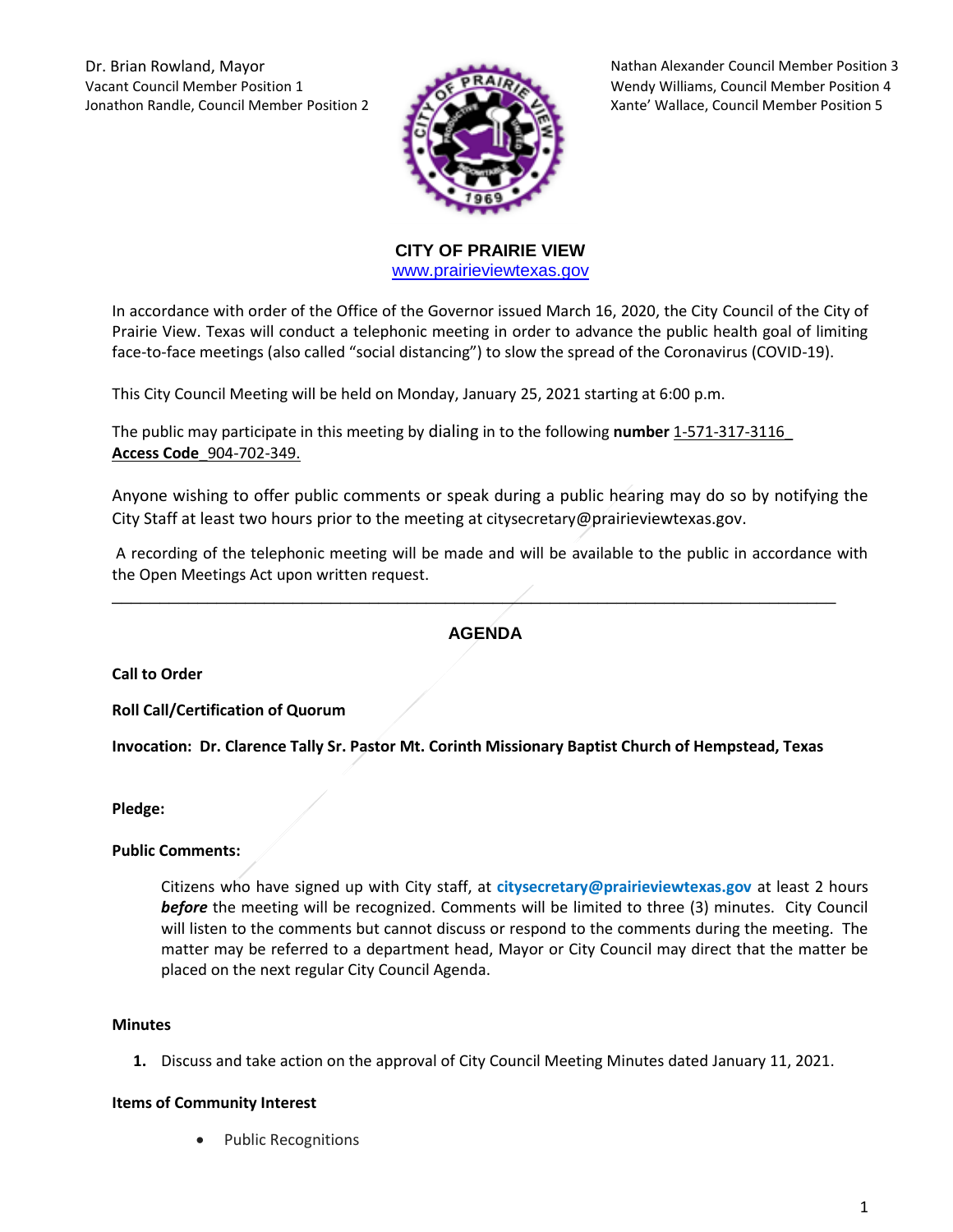Mayor Rowland, Commissioner Jones, Lone Star Lodge #85, Prairie View Vol Fire Department, and National Black United Front-Houston Chapter hosted a community food drive with Houston Food Bank- Thank you to all the Community Volunteers

#### **Presentations and Reports**

#### **City Council Reports**

Pursuant to Texas Government Code § 551.0415, City Council Members, without having provided notice, may make reports about items of community interest if no action is taken and possible action is not discussed regarding the information provided in the report. "Items of community interest" includes: (1) expressions of thanks, congratulations, or condolence; (2) information regarding holiday schedules; (3) an honorary or salutary recognition of a public official, public employee, or other citizen, except that a discussion regarding a change in the status of a person's public office or public employment is not an honorary or salutary recognition for purposes of this subdivision; (4) a reminder about an upcoming event organized or sponsored by the governing body; (5) information regarding a social, ceremonial, or community event organized or sponsored by an entity other than the governing body that was attended or is scheduled to be attended by a member of the governing body or an official or employee of the political subdivision; and (6) announcements involving an imminent threat to the public health and safety of people in the political subdivision that has arisen after the posting of the agenda.

#### **Mayor's Report #WeAreOnePV**

#### **Department Reports**

- **2.** Monthly Financial report (JJ Johnson)
- **3.** Police Department

## **Public Hearings**

#### **Ordinances**

- **4.** Discuss, consider and take action to approve Ordinance No. 2021-0125-001 amending the 2020/21 City of Prairie View Revenue and Expenditure Budget for the purchase of a building for General Administration as follows: Funding of \$140,000 from the General Fund beginning of the fiscal year reserve fund balance and increase the Capital Outlay (Fixed Assets) line item by the same amount \$140,000.
- **5.** Discuss, consider and take action to approve Ordinance No. 2021-0125-002 amending the 2020/21 City of Prairie View Revenue and Expenditure Budget for the approved forensic audit by moving \$15,000 from the Community Parks line item to the Auditing line item.
- **6.** Discuss, consider and take action to approve Ordinance No. 20210125-003 amending the 2020/21 City of Prairie View Revenue and Expenditure Budget for the video streaming equipment (fixed asset) \$15,800 will be funded by the Cares Act increase item to the Capital Outlay (fixed assets) line item \$15,800.

#### **Resolutions**

#### **Other Action**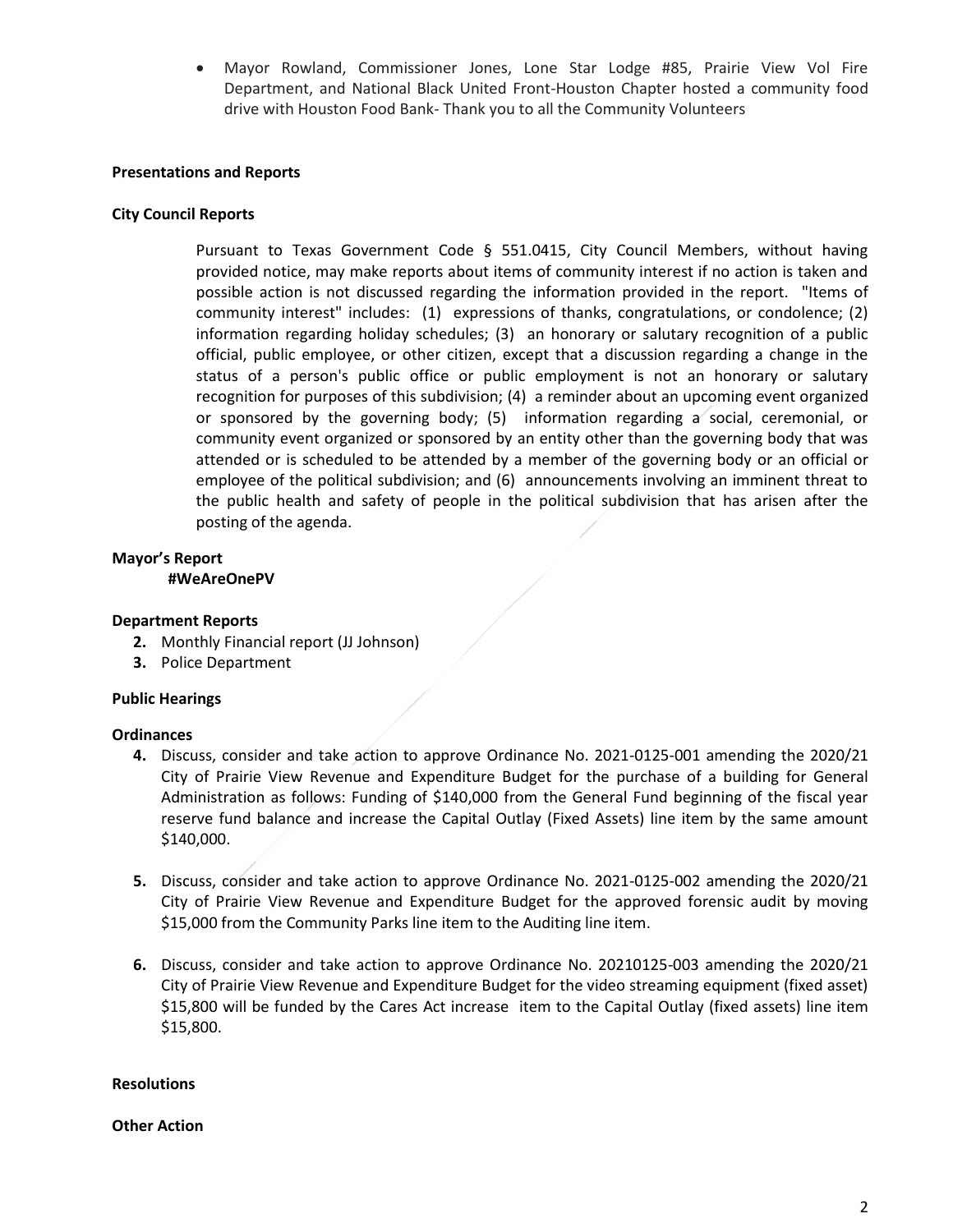- **7.** Discuss , consider and take action on the replacement of missing or damaged street signs (CC: Randle)
- **8.** Discuss, consider and take action to refer City of Prairie View Comprehensive Plan 2010-2030 to Planning & Zoning Commission(CC: Wallace)
- **9.** Discuss Healthy Community, Healthy Conversations Town Hall Schedule (CC: Wallace)
- **10.** Discuss, consider and take action to enter into MOU with Prairie View Volunteer Fire Fighting Association
- **11.** Discuss, consider and take action on removing Directors from the Economic 4B Board in accordance with state statute and discuss the re-application process (CC: Wallace)
- **12.** Discuss, consider and take action on placing street signs on areas in the City of Prairie View that have been adopted through the Adopt-A-Block Initiative (CC: Wallace)
- **13.** Discuss, consider and take action to discuss joint City Council and Economic 4-B Meeting (CC: Alexander)
- **14.** Discuss consider and take action on the Emergency Response team and correspondence (CC: Randle)
- **15.** Discuss, consider and take action on development of City of Prairie View Committee packet (CC: Randle)
- **16.** Discuss, consider and take action to ratify two year contract with Waller Independent School District Tax Office.
- **17.** Discuss, consider and take action to ratify change to resolution 2021-01-11B designating an administration service provider for the 2021 Texas Capital Fund Downtown Revitalization/ Main Street Fund Project of Texas Community Development Block Grant (TxCDBG) Program for application and project implementation, administered by the Texas Department of Agriculture by approving Public Management as provider.
- **18.** Discuss, consider and take action to purchase two Police Vehicles for the City of Prairie View

#### **New Business (Future Agenda Items)**

**19.** Requests by Mayor and Councilmembers that items are placed on a future City Council agenda.

## **Adjournment**

I, the undersigned authority do hereby certify that the above Notice and Agenda of the Regular Meeting of the governing body of the City of Prairie View is a true and correct copy of said Notice and said Notice was posted on the City Hall front door, a place convenient and readily accessible to the general public at all times; said Notice was posted on Friday, January 22, 2021 by 5:00 p.m., and remained so posted continuously for at least 72 hours preceding the scheduled time for said meeting. The Notice and Agenda was also posted on the City's website at [http://www.prairieviewtexas.gov](http://www.prairieviewtexas.gov/)